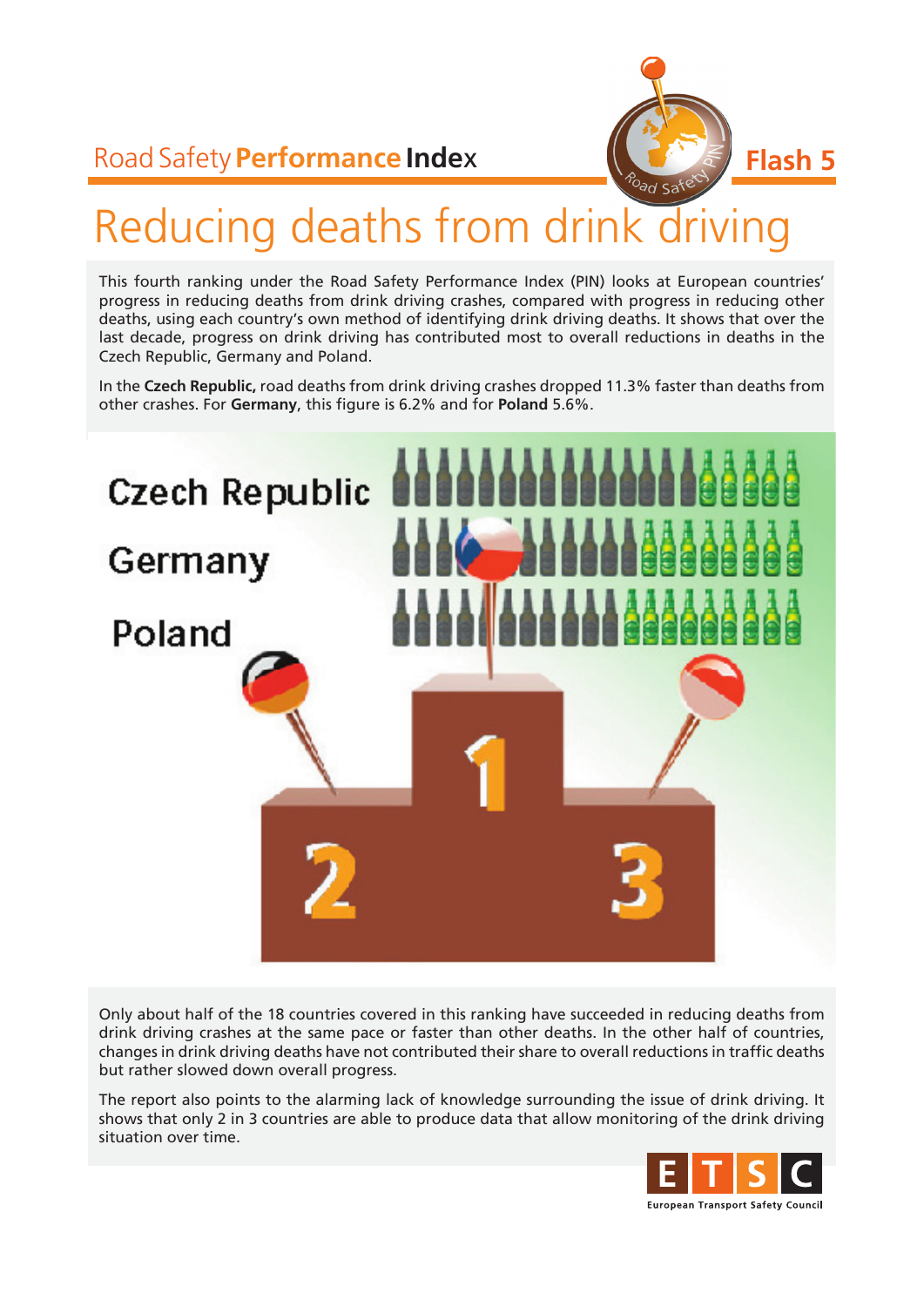



### **Progress in drink driving contributes to overall progress – but not everywhere**

In 9 of the 18 countries included in this ranking, percentage reductions in drink driving deaths have been greater than in other deaths. Beside the **Czech Republic**, **Germany** and **Poland** this includes **Slovakia**, the **Netherlands**, **Latvia**, **France**, **Austria** and **Greece**. In these countries, progress on drink driving has contributed more than its share to overall progress in reducing road deaths.

In the other half of countries, changes in numbers of deaths related to drink driving have contributed less than their share to reductions in road deaths. In these countries, deaths from drink driving crashes have dropped more slowly than deaths from other crashes, so that insufficient progress on drink driving has slowed down the overall progress in reducing road traffic deaths. These countries include **Spain**, **Hungary**, **Slovenia**, **Finland**, **Great Britain**, **Estonia**, **Denmark**, **Switzerland** and **Lithuania** (see Fig 1).

The evidence from 14 countries suggests that in Europe, reductions in drink driving deaths have been more substantial over the last decade than reductions in other deaths. Progress on drink driving has therefore contributed more than its share to overall progress in reducing road deaths (see Fig 2).

### **Partial achievement**

This ranking estimates for each country the impact that changes in drink driving deaths have made on overall changes in road traffic deaths. It does not measure the decrease in deaths related to drink driving as such.

The reductions in deaths related to drink driving have been most impressive in the **Czech Republic**, **Germany** and the **Netherlands** where the number of drink driving related deaths has decreased since 1996-98 by more than 50%. Yearly reductions in drink driving deaths between 1996-98 and 2005 were of the order of 12.1% for the **Czech Republic**, 10.4% for **Germany** and 8.3% for the **Netherlands** on average. In **Hungary**, **Lithuania, Finland, Spain** and **Great Britain**, on the other hand, the drink driving problem actually worsened (see Fig. 3).

Figure 3 shows that the Netherlands perform better than Poland in terms of reduction in drink driving deaths, whereas Poland performs better in terms of relative reduction in drink driving



1998 and 2005. Source: National data

\* Yearly percentage change in drivers involved in fatal drink driving crashes relative to drivers involved in other fatal crashes (Germany)

\*\* Yearly percentage change in driver deaths from drink driving crashes relative to driver deaths from other crashes (Spain)

#### **17 APRIL 2007** 2 **©ETSC 2007**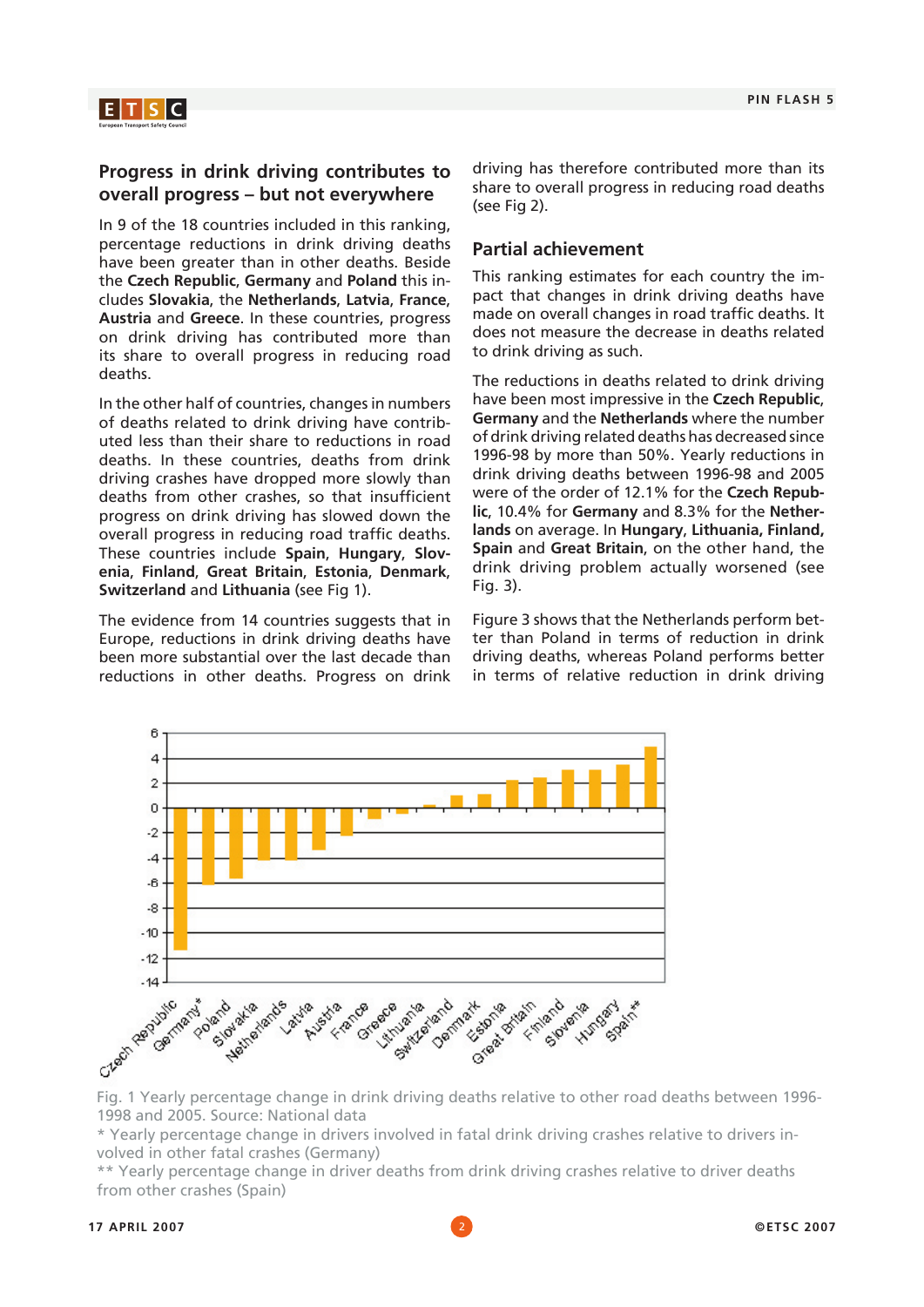

Average trends in number of road deaths - Europe (1997-2005)



Fig. 2 Trends in road deaths in Europe, based on data from 14 countries, see Explanatory note. Source: National data

deaths, compared to other deaths (see Fig. 1). In the Netherlands, drink driving deaths dropped by 8.3% every year, on average. In Poland, this was 7.8%. However, as deaths from crashes not related to drink driving dropped by 4.3% every year in the Netherlands, and by 2.4% in Poland, the difference between these two developments was greater in Poland than in the Netherlands. The difference between the two trends is reflected in Figure 1 in which Poland ranks third.



Fig. 3 Average yearly percentage change in road deaths resulting from crashes related to drink driving. Source: National data

\* Average yearly percentage change in drivers involved in fatal drink driving crashes (Germany)

\*\* Average yearly percentage change in driver deaths from drink driving crashes (Spain)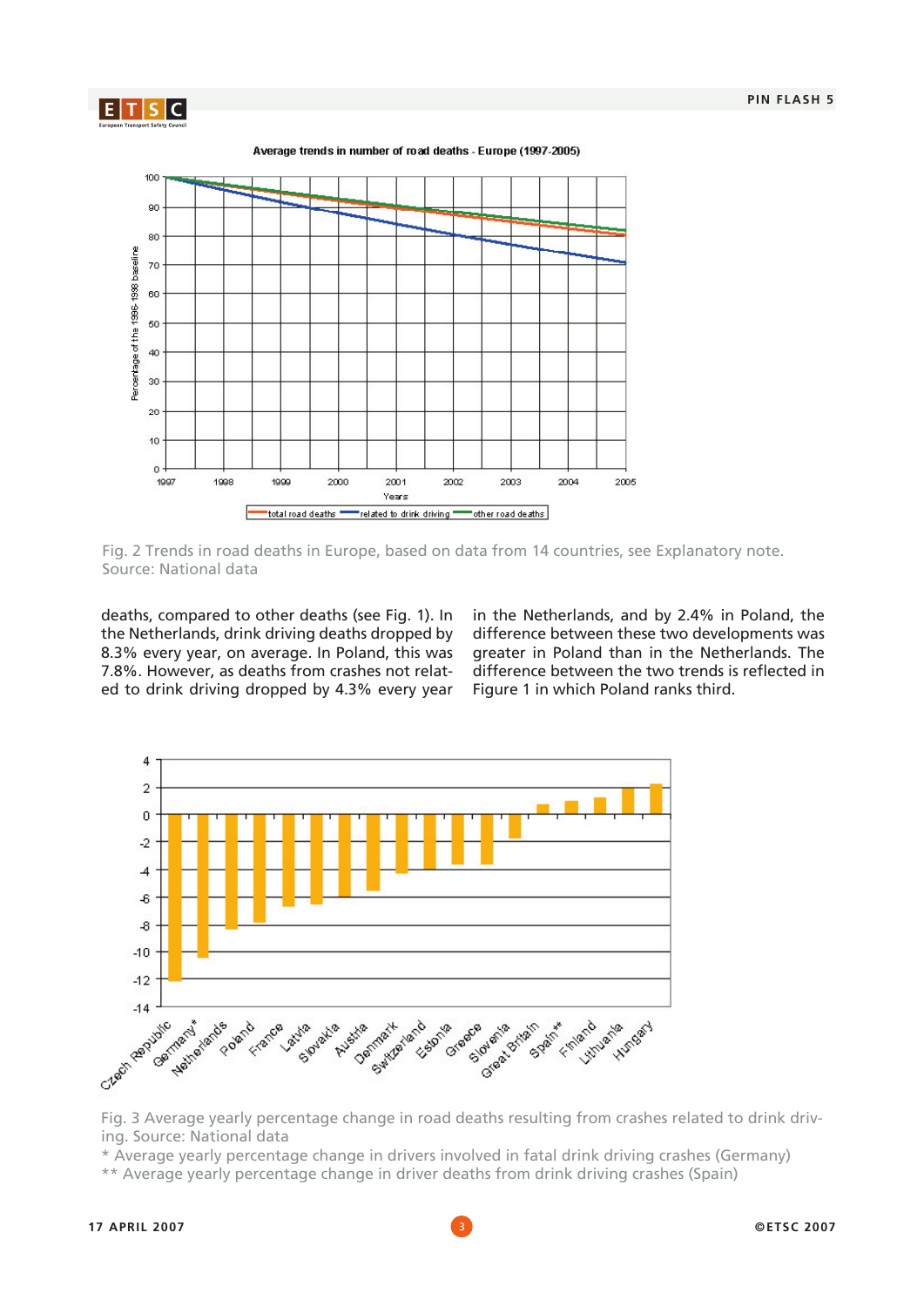

### **The indicator**

Researchers in the European research project SafetyNet have proposed to compare the drink driving situations in European countries using the percentage of fatalities resulting from crashes involving at least one driver impaired by alcohol. The researchers recognise however the limitations of this indicator at this point in time when data collection methods vary widely across Europe. "Strict harmonisation of definitions, data collection and data analysis methods is required" to ensure comparability of data, according to the latest report.

In the absence of such harmonisation, this ranking takes as a starting point developments over time in numbers of fatalities attributed by each country to crashes involving at least one driver impaired by alcohol. Rates of change are comparable across countries in so far as procedures for recording deaths have remained consistent in all countries during the reporting period.

Like the definition proposed by SafetyNet, this ranking considers only crashes related to drink driving, ie. crashes involving an impaired driver. However, other road users such as pedestrians and cyclists also cause traffic accidents when they are drunk. The SafetyNet project proposes to extend the indicator in time to fatalities resulting from crashes involving at least one impaired active road user. A manual on data collection will be published later this year.

**Hakkert A.S., Gitelman V. and Vis M. A. (Eds) (2007)** *Road Safety Performance Indicators: Theory***. Deliverable D3.6 of the EU FP6 project SafetyNet** 

### **Comparison between countries**

This ranking uses as a starting point developments over time in deaths resulting from drink driving crashes. There are however large differences in the way in which countries define and record a 'crash related to drink driving'. In **Great Britain**, these are crashes in which at least one driver or rider involved tested positive in a breath or blood test or refused to give a breath test specimen when requested to do so by the police. In **Switzerland**, drink driving crashes are those for which police reports show that drink driving was involved, based on breath test results. In **Hungary**, the driver responsible for the crash must have tested positive. In **France, Great Britain** and the **Netherlands** numbers of drink driving crashes and victims are estimated using different methods of calculation.

Moreover, the definition of 'impaired' is different for each country. It ranges from 0.1g/l in our data from **Sweden** over 0.2g/l in **Hungary** and **Denmark** and 0.3g/l in **Germany** (in accidents) to 0.8g/l in **Great Britain**. A comparison of countries based on numbers of deaths from drink driving crashes is therefore impossible at this moment.

### **An incomplete picture**

From 7 out of 27 countries, insufficient data, in some cases no data, are available at this point to measure from year to year the changes in drink driving deaths. These countries are **Belgium, Ireland, Italy, Malta, Norway, Portugal** and **Sweden**. In these countries, the numbers of deaths attributed to drink driving are not usually published, and where numbers are shown in Table 1 they are available only for 2005. For **Cyprus** and **Luxembourg** the numbers of drink driving deaths are available for the relevant years but cannot be used in this ranking because the numbers are too small, and therefore too variable, for the percentage changes to be estimated reliably.

In **Germany** and **Spain**, numbers of drink driving deaths are not available in official statistics. For these countries we used in place of the number of deaths the number of drivers involved in fatal accidents (Germany) and the number of drivers killed in fatal accidents (Spain).

But also in many of the countries included in the ranking, there are serious gaps in the reporting of crashes related to drink driving.

The extent to which testing is done and results are known varies considerably among countries. While authorities in **Latvia** and **Poland** say they have test results for all drivers involved in fatal crashes, results are available for all drivers involved in fatal crashes in about 3/4 of cases in **France, Hungary, Denmark** and **Slovenia**, and in about 1/4 of fatal crashes in the **Netherlands**. Authorities in **Austria, Germany** and **Switzerland** do not actually know how many drivers involved in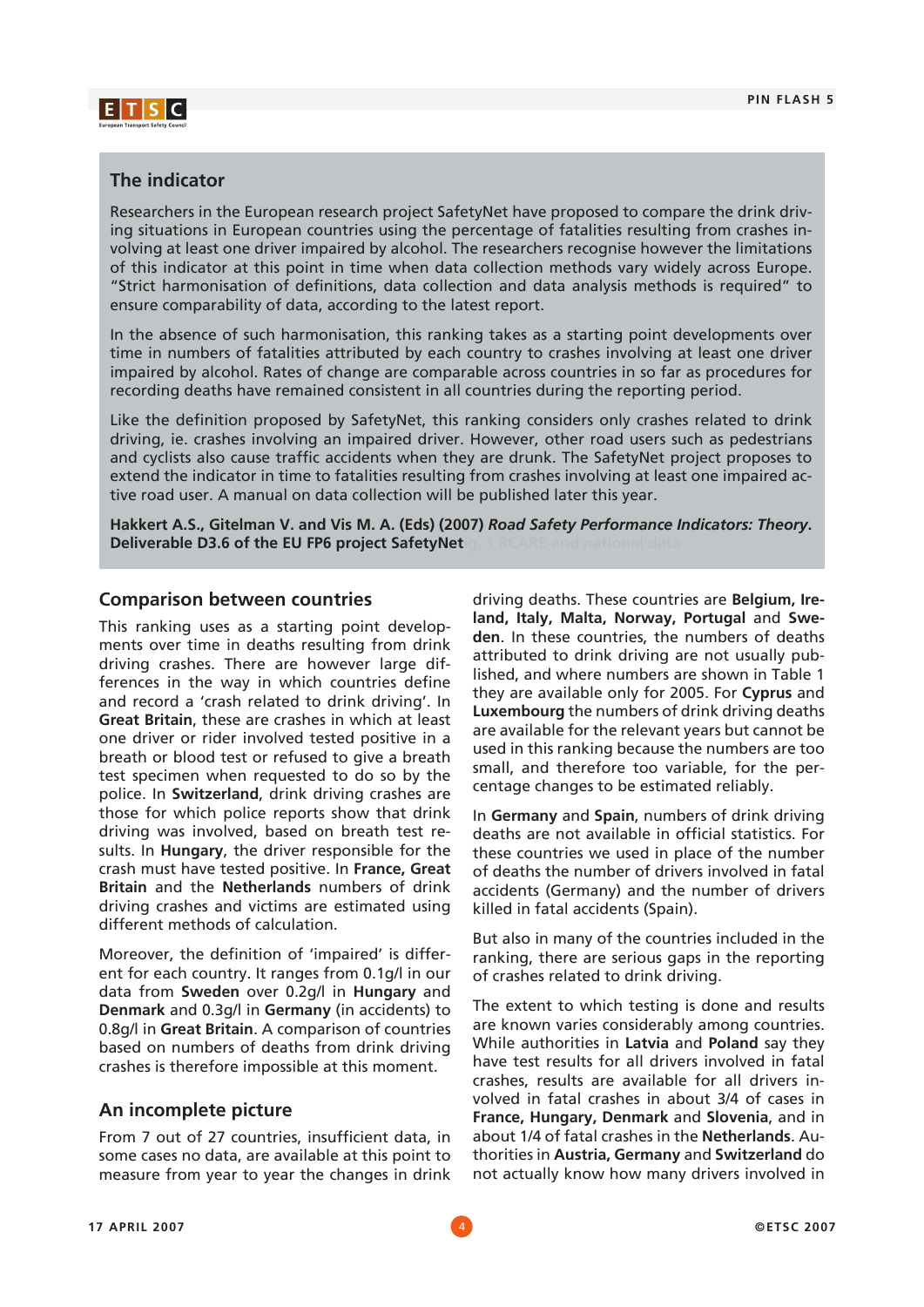

| Country               | <b>Total road traffic</b><br>deaths | Deaths in crashes re-<br>lated to drink driving | <b>Proportion of drink</b><br>driving deaths in total<br>deaths |
|-----------------------|-------------------------------------|-------------------------------------------------|-----------------------------------------------------------------|
| Austria               | 768                                 | 46                                              | 6.0                                                             |
| Belgium               | 1089                                | n/a                                             | n/a                                                             |
| Cyprus                | 102                                 | 23                                              | 22.5                                                            |
| <b>Czech Republic</b> | 1286                                | 71                                              | 5.5                                                             |
| <b>Denmark</b>        | 331                                 | 76                                              | 23.0                                                            |
| Estonia               | 169                                 | 48                                              | 28.4                                                            |
| Finland               | 379                                 | 89                                              | 23.5                                                            |
| France                | 5318                                | 1532                                            | 28.8                                                            |
| Germany*              | 7863                                | 399                                             | 5.1                                                             |
| Greece                | 1658                                | 177                                             | 10.7                                                            |
| Hungary               | 1278                                | 112                                             | 8.8                                                             |
| Ireland (2003)**      | 301                                 | 85                                              | 28.2                                                            |
| Italy (2004)**        | 5082                                | 93                                              | 1.8                                                             |
| Latvia                | 442                                 | 96                                              | 21.7                                                            |
| Lithuania             | 760                                 | 90                                              | 11.8                                                            |
| Luxembourg            | 46                                  | $\pmb{0}$                                       | 0.0                                                             |
| Malta                 | 17                                  | n/a                                             | n/a                                                             |
| Netherlands           | 817                                 | 115                                             | 14.0                                                            |
| Norway**              | 202                                 | 50                                              | 24.7                                                            |
| Poland                | 5444                                | 458                                             | 8.4                                                             |
| Portugal              | 1247                                | n/a                                             | n/a                                                             |
| Slovakia              | 560                                 | 67                                              | 12.0                                                            |
| Slovenia              | 258                                 | 83                                              | 32.2                                                            |
| Spain (2004)***       | 2861                                | 398                                             | 13.9                                                            |
| Sweden***             | 209                                 | 71                                              | 34.0                                                            |
| Switzerland           | 409                                 | 79                                              | 19.3                                                            |
| <b>Great Britain</b>  | 3201                                | 560                                             | 17.5                                                            |

Countries included in the ranking

\* Number of drivers of motor vehicles involved in fatal accidents.

\*\* Number of fatal crashes. The figure for Norway refers to the suspected use of both alcohol or drugs. \*\*\* Number of killed drivers.

Table 1. Proportion of drink driving deaths in the total of traffic deaths, based on each countries own procedure (2005). These values cannot be compared between countries. Source: National data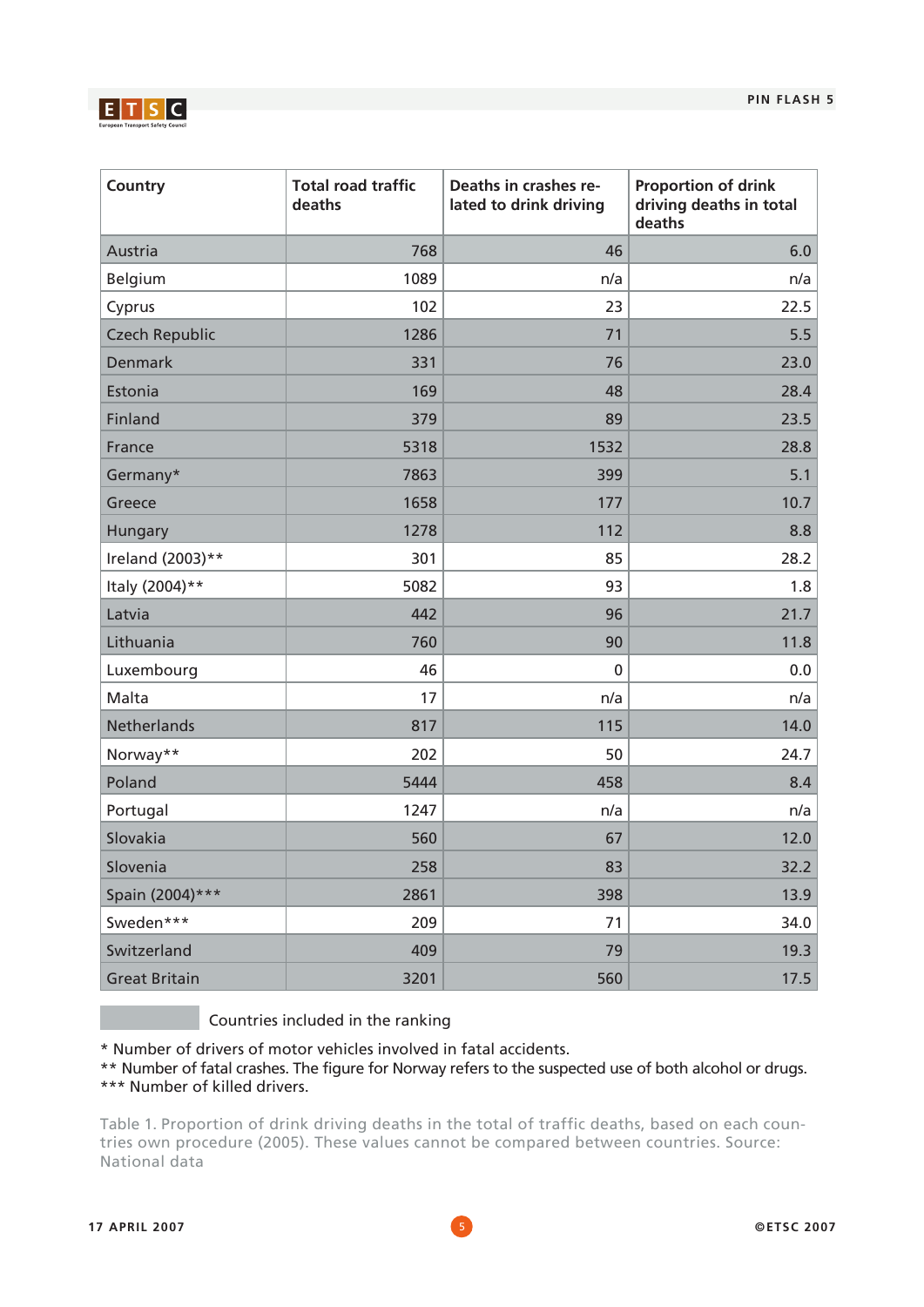

fatal accidents have been tested as only positive test results are retained.

The reasons for this lack of knowledge are manifold, including legal conditions. In **Spain**, only results of autopsies are used in the statistics. In **Sweden**, results of autopsies do not appear in the statistics. In the **Netherlands** and **Germany**, drivers killed on the spot in single vehicle accidents are not generally tested as they are beyond legal reach. In **Austria, Estonia, Germany** and **Switzerland**, testing will only occur when police suspect the presence of alcohol.

This means that accident reports in many countries fail to give a realistic picture of the drink driving situation, and numbers of deaths from drink driving related crashes cannot be taken at face value (see Table 1).

In-depth studies carried out in several countries have shown that actual numbers of drink driving deaths are considerably higher than reflected in reports from police and medical staff.

A study carried out in the federal state of **Lower Austria**, in which most of the fatal road traffic accidents were investigated for alcohol, showed that alcohol rates were found to be at least one third higher than in official accident statistics. Thirty-one percent of drivers involved in single vehicle crashes were found to be over the  $limit^{(1)}$ .

In **Ireland** where no official data on numbers of drink driving crashes are available, an in-depth study of 2003 accident reports found that drink driving was a factor in 28% of all fatal crashes (2).

**France, Great Britain** and the **Netherlands** publish yearly estimates of crashes and casualties linked to drink driving. These estimated numbers of deaths from drink driving accidents are in the order of 14% (Netherlands), 17.5% (Great Britain) or 29% (France) of all road traffic deaths in 2005.

### **Another indicator**

To monitor progress in drink driving, some countries such as the **Netherlands, Belgium, Finland** and **Estonia** measure the distribution of alcohol levels among the driver population (see Fig. 4). These surveys are carried out either in addition, or as an alternative (e.g. Belgium) to recording deaths from drink driving crashes. To establish this performance indicator, random breath testing actions are repeated regularly at selected times and locations. The Netherlands use the data from these surveys also to estimate the yearly number of deaths from drink driving.

In **Belgium**, bi-annual measurements were started in 2003. The proportion of drivers found over the 0.5g/l BAC limit was 3.3% in 2003 and 2.8% in 2005 on average. During weekend nights this was 7.0% in 2005. Belgium has a stated objective to have no more than 3% of drivers over the legal BAC limit at any moment of the day by 2008.

**IBSR/BIVV (2007)** *Rapport de la Commission Fédérale pour la Sécurité Routière* 

### **Measures that work**

At the core of the measures there is the legal blood alcohol limit for drivers. The European Commission has recommended a European-wide blood alcohol limit not exceeding 0.5g/l for all drivers and 0.2g/l for novice and truck drivers. More and more countries are following this advice. **Cyprus** lowered its 0.9g/l BAC limit to 0.5g/l

last year, and similar discussions are underway as regards the 0.8g/l in **Luxembourg**. **France** recently lowered its BAC limit for drivers of buses and coaches, and the **Netherlands** introduced in 2006 a BAC limit of 0.2 g/l for novice drivers. In **Germany**, the government decided in February 2007 to lower the limit for novice drivers. The 0.5g/l limit was introduced in 1998.

(1) Bartl, G. and Kaba, A. (Eds) (1998) Alkohol im Straßenverkehr. Forschungsergebnisse zur Grenzwertdiskussion, Vienna, pp. 59-74.

(2) Health Service Executive (2006) Alcohol in Fatal Road Crashes in Ireland in 2003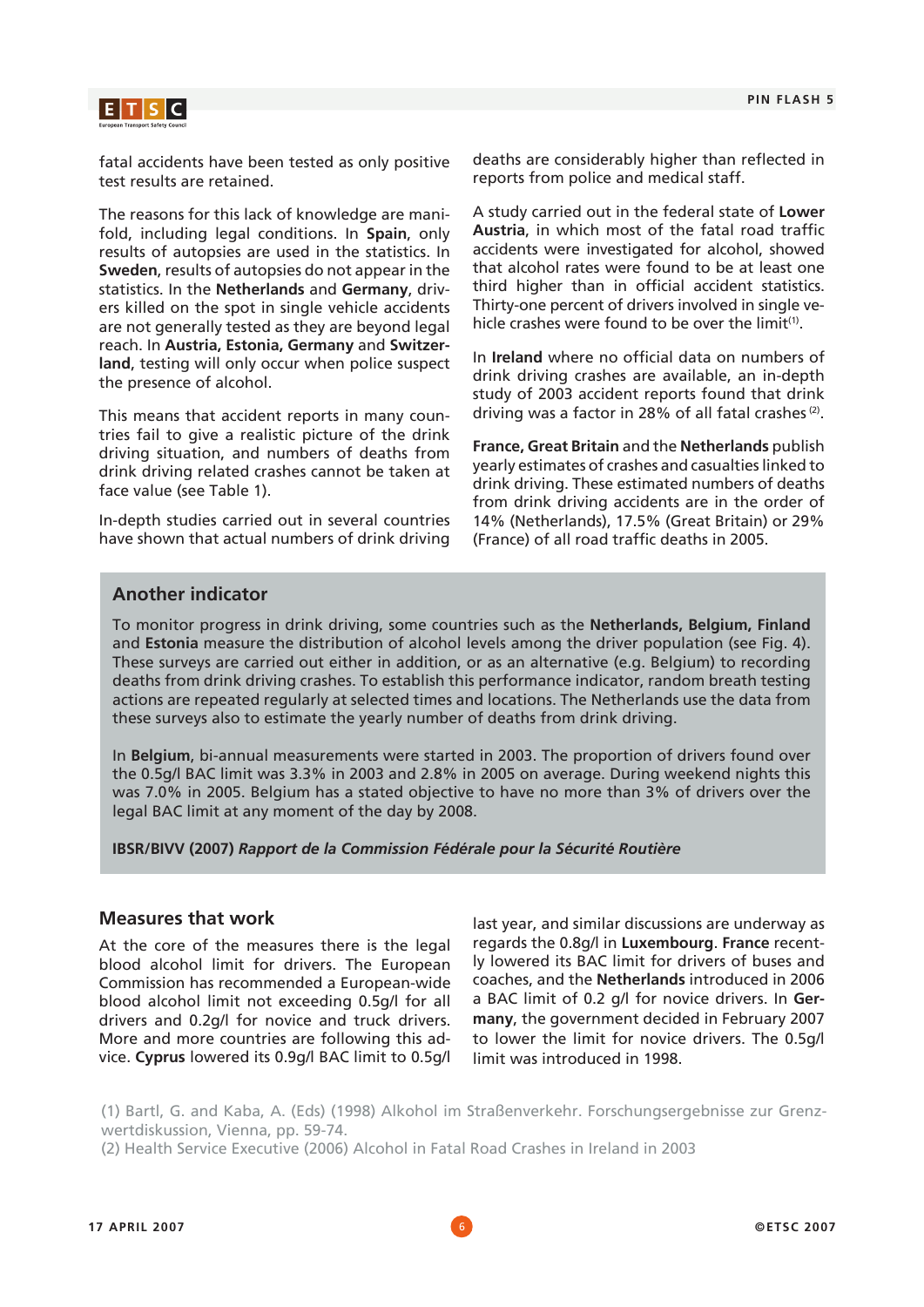

The enforcement of these limits is another issue. In Europe, being checked for alcohol is rather the exception than the rule. In the SARTRE 3 driver survey carried out in 2002 in 23 countries, 71% of drivers declared that they had not been checked for drink driving over the past three years, and the likelihood of being tested was estimated very low.

A recent ETSC report shows that in those countries where numbers of drink driving deaths have dropped most rapidly, there has also been an increase in drink driving enforcement. The report also stresses that enforcement needs to be cou-

"*For years, alcohol has been portrayed in the media as the main cause of accidents, and there has been strong public support for measures to tackle drink driving. In 2006, drink driving related deaths dropped by 44%. I hope we will manage to maintain this trend for the coming years.*"

Ilona Buttler, Motor Transport Institute (ITS), Poland

# *Did you know that ...*

A recent Eurobarometer survey has shown that in most countries a majority of respondents know what the legal BAC limit for drivers is in their country. However, in some countries, such as Ireland and the U.K., the majority of respondents replied "don't know" to this question. **European Commission (2007)** *Attitudes towards alcohol*

pled with awareness raising, as outlined by the European Commission in its 2004 Recommendation on enforcement in the field of road safety.

In the **Czech Republic**, screening tests increased from 410,500 tests in 2002 to over 420,000 in 2005. The Czech "Domluveny" campaign is a variation of the Belgian BOB campaign.

For **Germany**, the numbers of screening tests are not known. Number of offences goes down steadily. Police tests have been simplified by the introduction of evidential breath testing devices for BAC levels up to 1.1g/l. Campaigns are run at all levels of government.

In the **Netherlands**, the number of screening tests nearly doubled between 2000 and 2005. This increase was coupled with the BOB campaign. Drink driving sanctions were also increased to new levels that range between EUR 220 for BAC levels up to 0.8g/l and to EUR 480 for levels up to 1.3 g/l. There has been a marked drop in the number of drivers over the limit during weekend nights from 4.2% in 1999 to 2.8% in 2005.

In **France**, the number of preventative breath tests increased over the last years to reach just over 9 million in 2005. France also conducted the Belgian-modelled "Capitaine de soirée" campaign.

In **Poland**, the number of detected alcohol offences continued to increase over the last years. In 2001, sanctions for drink driving offences were increased dramatically. More recently, shortened court procedures were introduced to enable quick penalisation of offenders.

### **ETSC (2007)** *Traffic Law Enforcement across the EU - Time for a Directive*



Fig. 4 Proportion of drivers impaired by alcohol in all drivers in Finland. Source: Monitoring of traffic behaviour 2006, Liikkenneturva 2007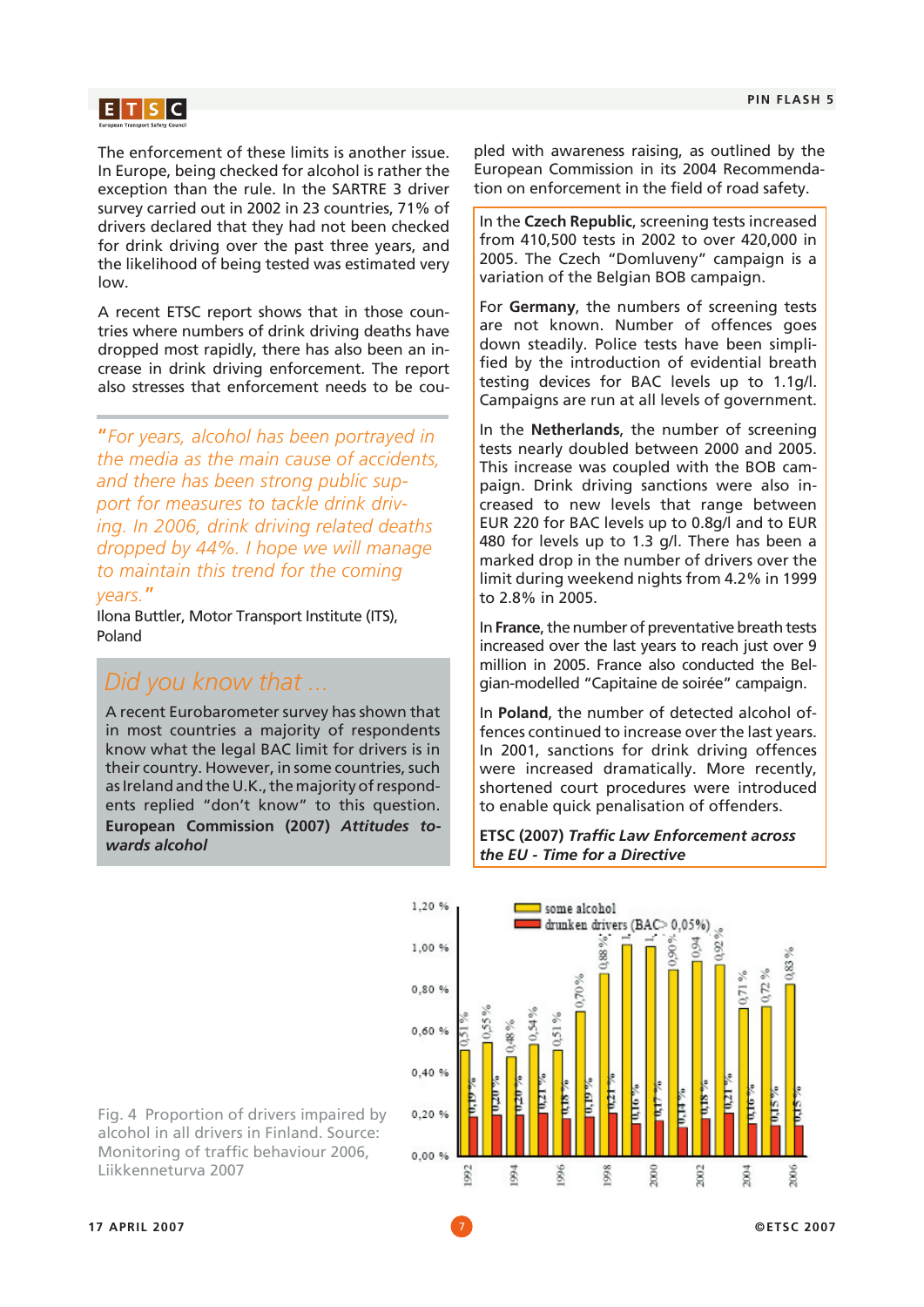

# The Czech experience

### **Half a century of zero tolerance**

The ranking of countries based on progress due to reductions in drink driving related deaths shows that in the Czech Republic, deaths from drink driving crashes have dropped 11% faster over the last 9 years than other deaths. The drop in drink driving related deaths therefore contributed substantially to the overall progress in reducing road deaths. ETSC has asked Dr. Josef Mikulik, Director of the Czech Transport Research Centre (CDV), about the background to this development.

*ETSC: The legal BAC limit is and has been 0.0g/l in the Czech Republic. However, this is also the case in Hungary where the drink driving problem has got worse over the last years. What do you think is the impact of the 0.0 BAC limit? How is it perceived in the Czech Republic?*

In the Czech Republic, we have had half a century of zero tolerance for drink driving. The 0.0g/l limit was introduced in 1953. Despite individual attempts at increasing the BAC limit, this limit has never been changed and the consumption of alcohol prior to driving remains forbidden.

The message sent by this limit is very clear: "never drive after drinking". Other legal limits can be interpreted in different ways. Moreover, this limit is very well accepted. The SARTRE study has shown that only about 13% of drivers are in favour of increasing the BAC limit. Today, drinking and driving is socially unacceptable in the Czech Republic, and the 0.0g/l has been decisive in this.

In Hungary, a strict enforcement policy was applied in the 1990s and drink driving was reduced significantly. But the promising trend slowed and the level of enforcement dropped. This confirms that the level of enforcement is very important, and good results cannot be achieved without strict enforcement.

### *ETSC: What has been the role of police enforcement? Have levels of checks increased over the years? Have police strategies changed?*

Police enforcement was strengthened significantly after the approval of the Road Safety Strategy in 2004. The police had been strongly involved in setting up this strategy. Since 2004, there has also been more money to buy police equipment including screening devices.

Overall, the level of drink driving enforcement in the Czech Republic is not higher than the European average. In the first half of the 1990s there was only little police enforcement but the situation is improving slowly, and we are approaching the enforcement levels we had in the late 1980s.

### Today, drinking and driving is socially unacceptable in the Czech Republic, and the 0.0g/l has been decisive in this.

### *ETSC: What are the sanctions for drink driving offences?*

We introduced a penalty point system on 1 July 2006. Driving with a BAC level higher than 0.3g/l now carries 6 points, on a total of 12 points. All drink driving offences, also those under 1.0g/l, are now criminal offences and go to court.

In 2006, there has been another 17% decrease in drink driving related crashes. Deaths from drink driving accidents dropped by 29%, whereas the total of deaths decreased by 15%.

### *ETSC: Education and awareness raising also have a great role to play in reducing drink driving. Have there been any specific efforts over the last decade?*

The Ministry of Transport has made drink driving a priority, focussing especially on young drivers. It introduced in 2003 the Belgian-modelled BOB campaign. Since 2006 we have also had a road show for young people called "The Action" that is based on a Dutch example. The show gives teenagers information on road accidents and their consequences through the stories of a fireman, policeman, paramedic and a victim. The young people react very strongly to this show.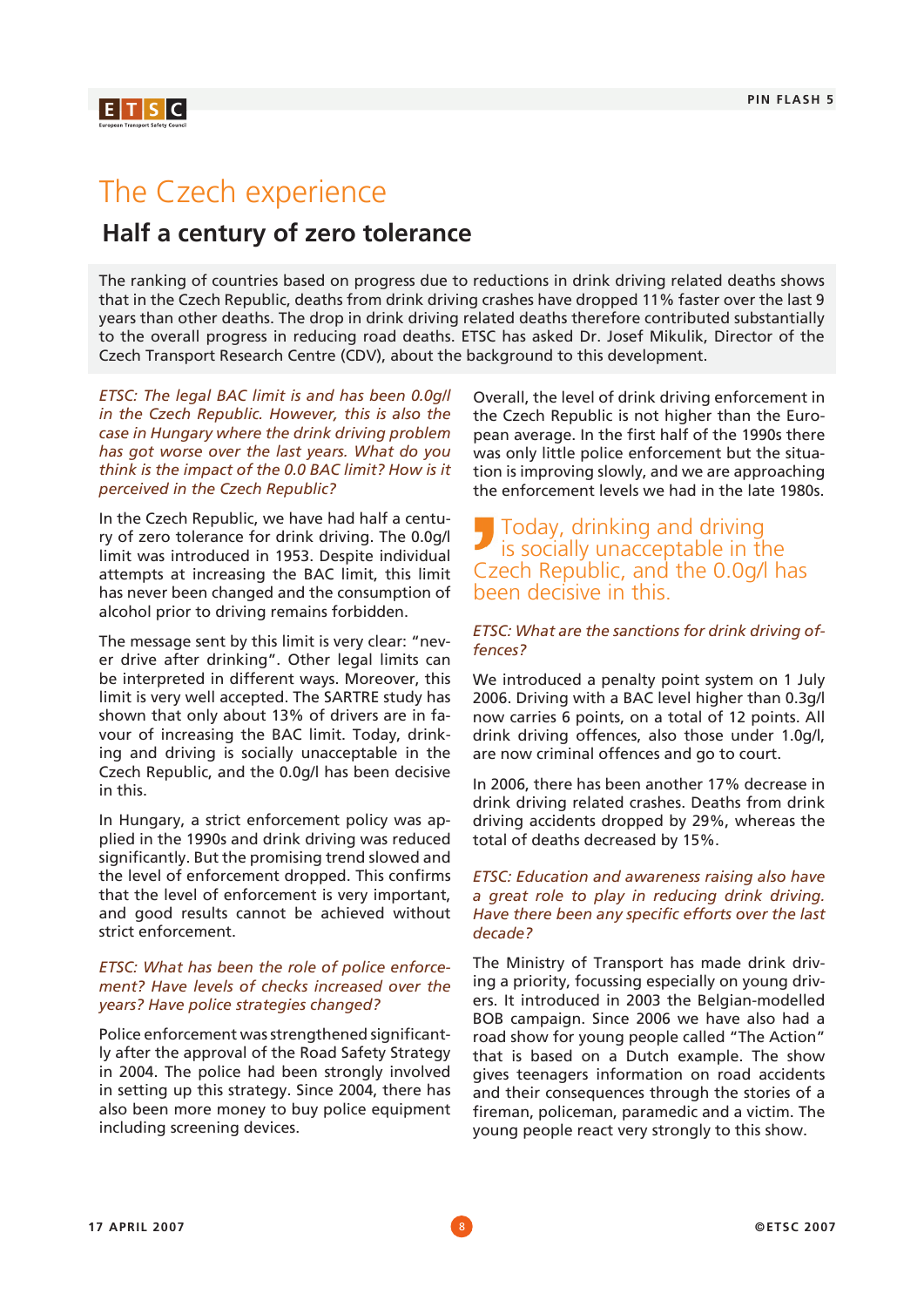



Fig. 5 Trends in road deaths in the Czech Republic, see Explanatory note. Source: National data

### *ETSC: How about the shift to non-alcoholic beer?*

It is true that the consumption of non-alcoholic beer doubled in the Czech Republic between 2000 and 2006. It now represents about 2% of the total beer consumption. I think the wider choice and increased quality of non-alcoholic beer certainly facilitates the drivers' decision not to drink alcohol. But this issue has not been studied yet.

*ETSC: While the number of deaths related to drink driving could be reduced successfully, the overall number of deaths did not fall very much in the Czech Republic. What are the reasons for this? Which are the other aspects of road safety that must be given higher attention in the future?*

An area in which we still need to do a lot is speeding. We have some cameras but still no legislation to enable owner liability. This is why police enforcement is very inefficient, as police have to do the checks in the traditional way and staff is limited. Our speed surveys show a very slight decrease in average speed and speeding drivers but this is really not significant. Really, the issue in front of us is speeding.

The other issue is the infrastructure. We have set up guidelines for road safety audits and training courses for auditors. Audits have been carried out on some 60-70 road schemes but are not yet applied on all schemes. We hope for the European Directive to boost this policy area in our country.

We have also achieved good progress in some other areas of road user behaviour. We were even surprised by the huge increase in seat belt wearing. Also the use of daytime running lights is very high. Of course we have to keep up the effort following the successful start of the penalty point system. The police and administration must do their work properly to reap the benefits of this system.



Dr Josef Mikulík, Director of the Czech Transport Research Centre (CDV), has been working in transport safety research since 1976, when he first joined the Transport Research Institute of the former Czechoslovakia.

Dr Mikulík has been actively involved in road safety work both at national and international level. He has represented the Czech Republic in the Joint OECD/ECMT Transport Research Committee, the PIARC Road Safety Committee, FERSI, ECTRI and ERTRAC. Dr Mikulík is the chairman of the OECD/ECMT-IRTAD Operational Committee.